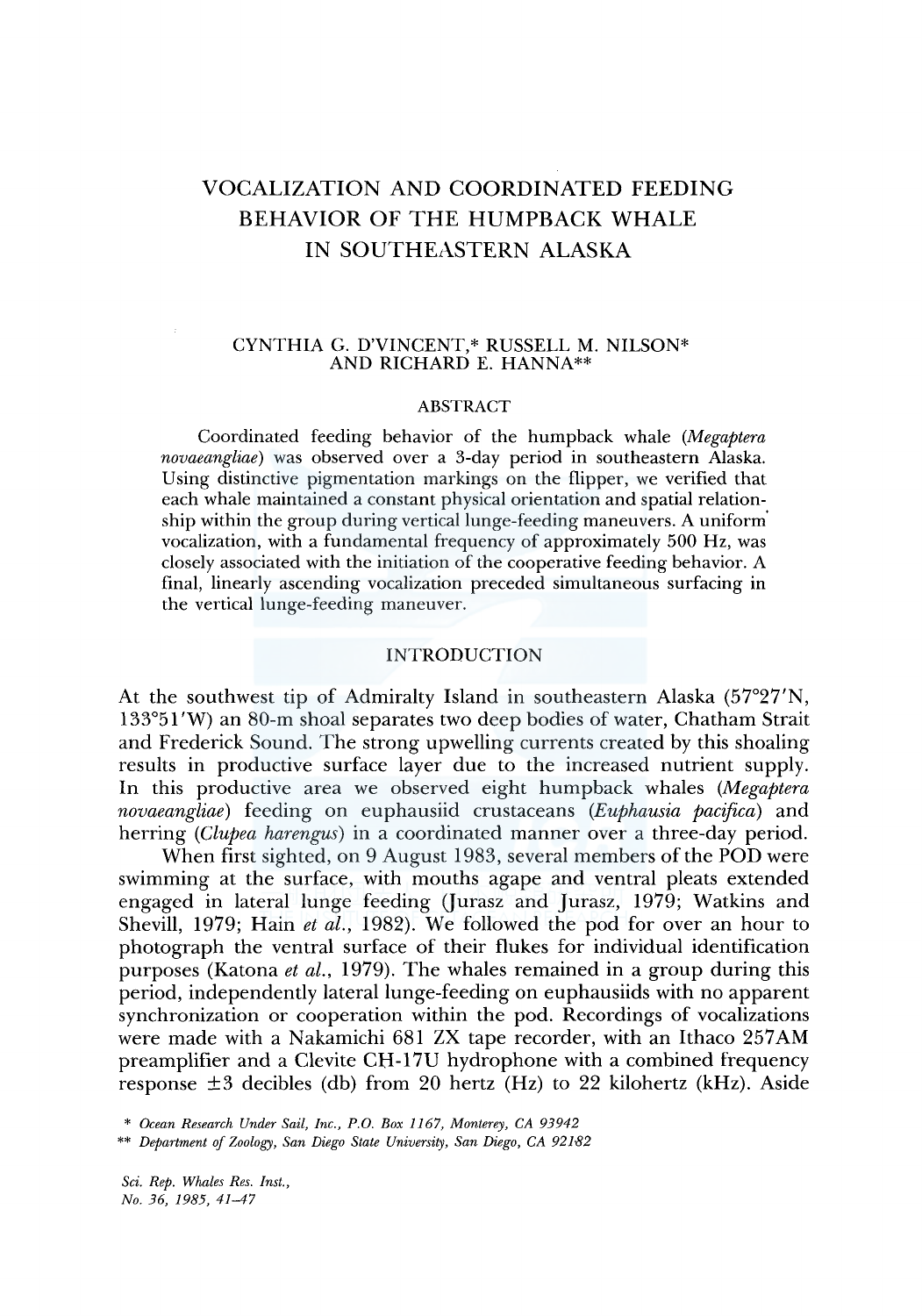from "grunts", very little vocalization was evident while the whales were surface swimming or lateral lunge-feeding. The limited vocalizations of humpback whales on feeding grounds have been reported by other researchers (Perkins and Whitehead, 1977; Thompson *et al.,* 1977).

A different feeding strategy was then initiated by the pod; all of the whales submerged, a single ring of bubbles 20-m in diameter appeared on the surface, and seven of the eight whales surfaced simultaneously within the ring of bubbles in a vertical lunge-feeding manner. The bubbles continued to emerge for about 15 s, until the remaining member of the pod surfaced after apparently completing the bubble "net." Whether the bubble net was used to concentrate the prey or simply enclose naturally occurring concentrations of prey is uncertain; however, curtains of bubbles can form an effective barrier to schooling fish (Bates and VanDerwalder, 1964).

After about 1 h of coordinated feeding on euphausiids, the whales began to feed on a large school of herring (approximately 200-m in diameter) which had moved into the area. The whales continued to utilize the vertical lungefeeding strategy, but blowing a bubble net was not part of the repertoire. Humpback whales have been observed employing bubble nets for herring, and Jurasz and Jurasz (1979) reported that the net diameter is larger than that used for euphausiids.

The duration between surfacings varied from 5 to 15 m, and feeding bouts lasted up to 6 h. Over the 3-day observation period, feeding was interspersed with apparent resting periods during which time no surface feeding was observed.

The synchronized feeding on euphausiids within the bubble net and on herring without a bubble net seemed to be cooperative and structured. In the 130 vertical lunge-feeding maneuvers which we recorded with still and motion picture cameras, the feeding group of humpback whales always surfaced simultaneously in an identical formation (Fig. 1). By using distinctive pigmentation markings on the pectoral fins, we were able to verify that each whale maintained a constant physical orientation and spatial relationship within the group during vertical lunge-feeding maneuvers (Figs 2 and 3).

We recorded a uniform vocalization (Fig. 4) when the humpback whales initiated their cooperative vertical lunge-feeding behavior. The vocalization, heard only while the entire group was submerged, was 45 to 58 s in duration and began about 90 s prior to their surfacing. These phonations consisted of a distinct series of narrow bandwidth tones which were mostly constant in amplitude and slightly ascending and modulated in frequency. The vocalization ended with a drop and then upward sweep in frequency. The fundamental frequency was approximately 500 Hz, with multiple associated harmonics perceptible until they disappeared in the background noise above 8 kHz. The drop reached 400 Hz with an upward sweep to 800 Hz. These tonal segments were each 3 long. After this initial series of tonal segments, and an 11- to 14 pause, a final vocalization of about 6 preceded the vertical lunge-feeding

*Sci. Rep. Whales Res. Inst., No. 36, 1985*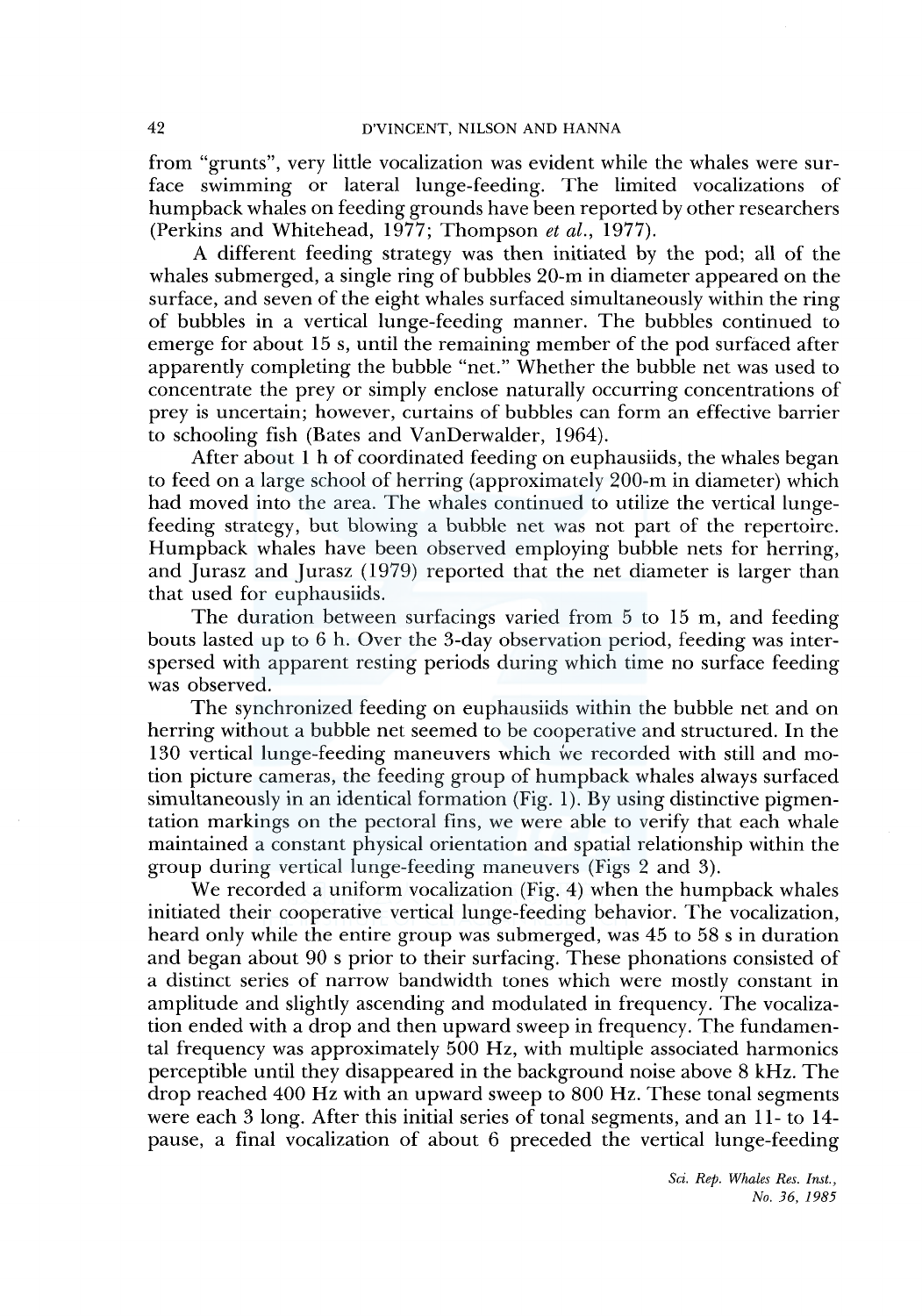maneuver. This last vocalization differed from the previous tonal segments in that it ascended linearly from 450 Hz to 600 Hz. In one instance the final vocalization was omitted and the whales surfaced without an devious group structure.



Fig. 1. The physical orientation of the group of eight humpback whales *(Megaptera novaeangliae)* feeding on herring. Whales #1 and #2 maintained a vertical position throughout the lunge-feed, with Whale #1 rising higher than #2. Whale #1 was the largest of the group. (Illustration by Robert J. Western.)

*Sci. Rep. Whales Res. Inst., No. 36, 1985*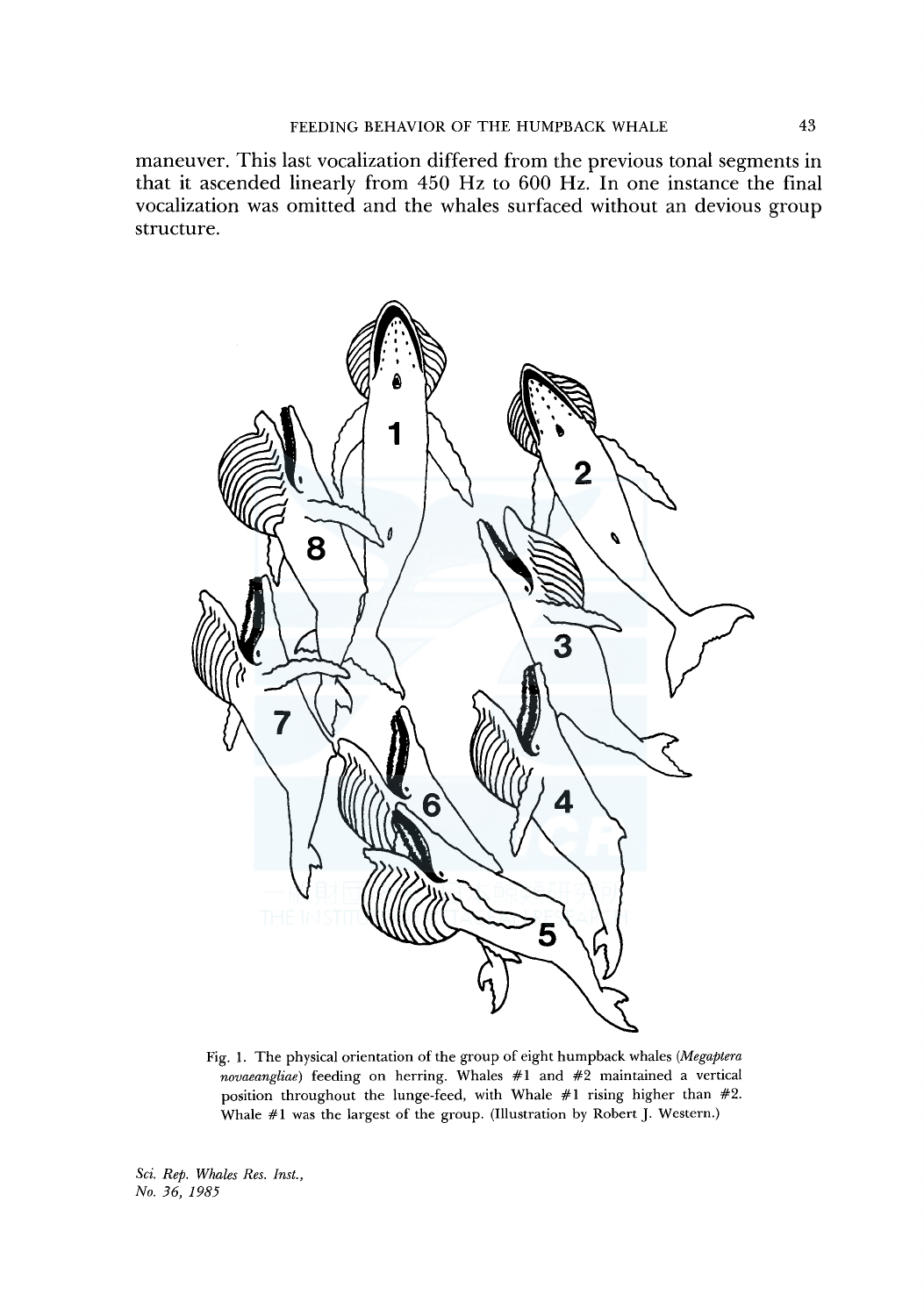# 44 D'VINCENT, NILSON AND HANNA



Fig. 2. The group of eight humpback whales lunge-feeding, 9 August, 1983.



Fig. 3. The group of eight humpback whales lunge-feeding, 11 August, 1983.

Sci. Rep. Whales Res. Inst., No. 36, 1985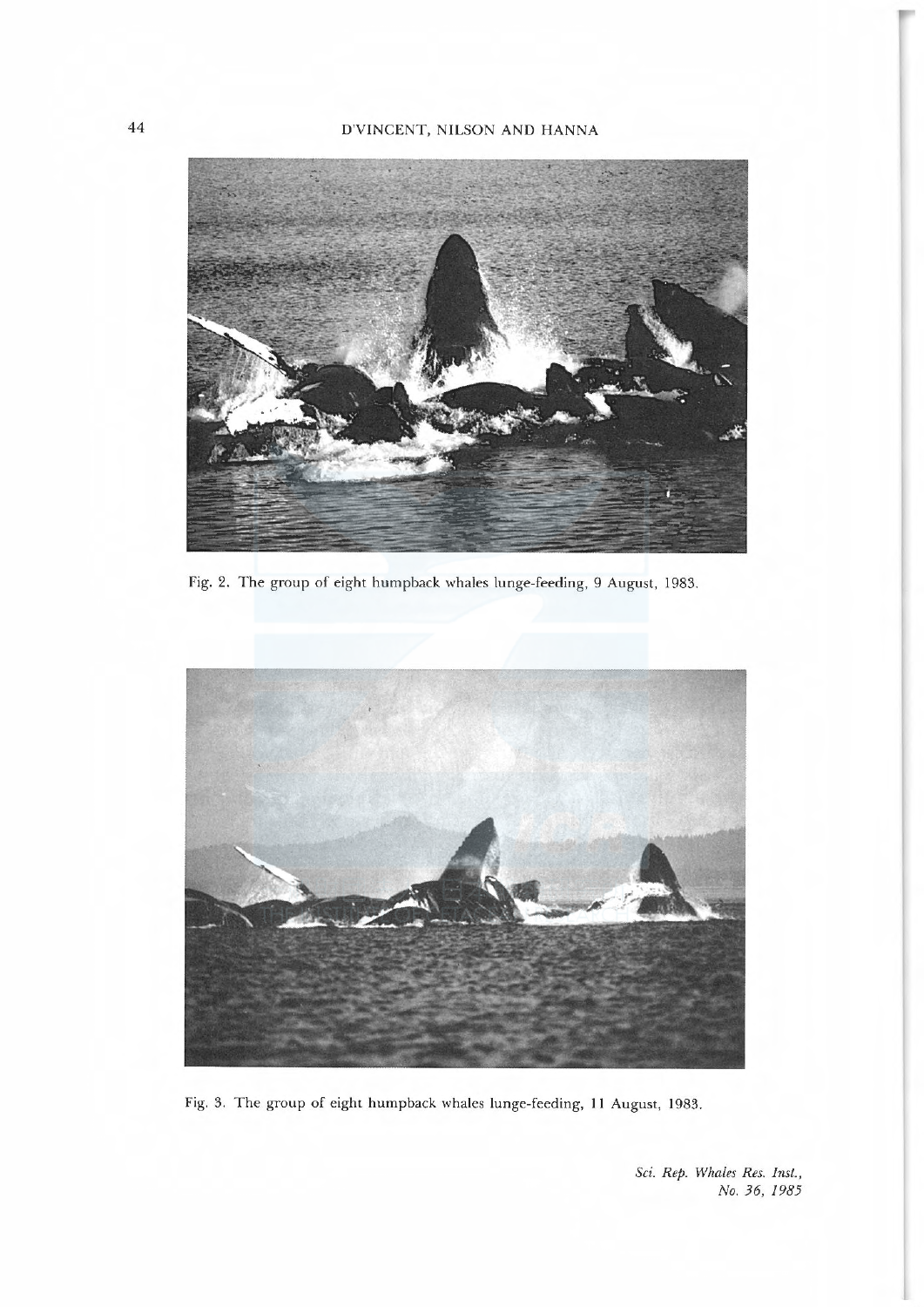

Fig. 4. Spectrographic representation of humpback whale vocalizations. Graphic representation of the vocalizations was obtained by playing the sounds through a Kay sonograph spectrum analyzer (model 7029A). Graphs 1 through 4 represent total sequence recorded prior to each vertical lungefeeding maneuver, filter bandwidth 11.2 Hz. Graph 5 represents a portion of the final vocalization which begins at B on graph 4 (B) showing harmonics up to 8 kHz, filter bandwidth 45 Hz. Extraneous vocalizations most clearly represented are Steller's sea lions (A) (Eumetopias jubatus).

Sci. Rep. Whales Res. Inst., No. 36, 1985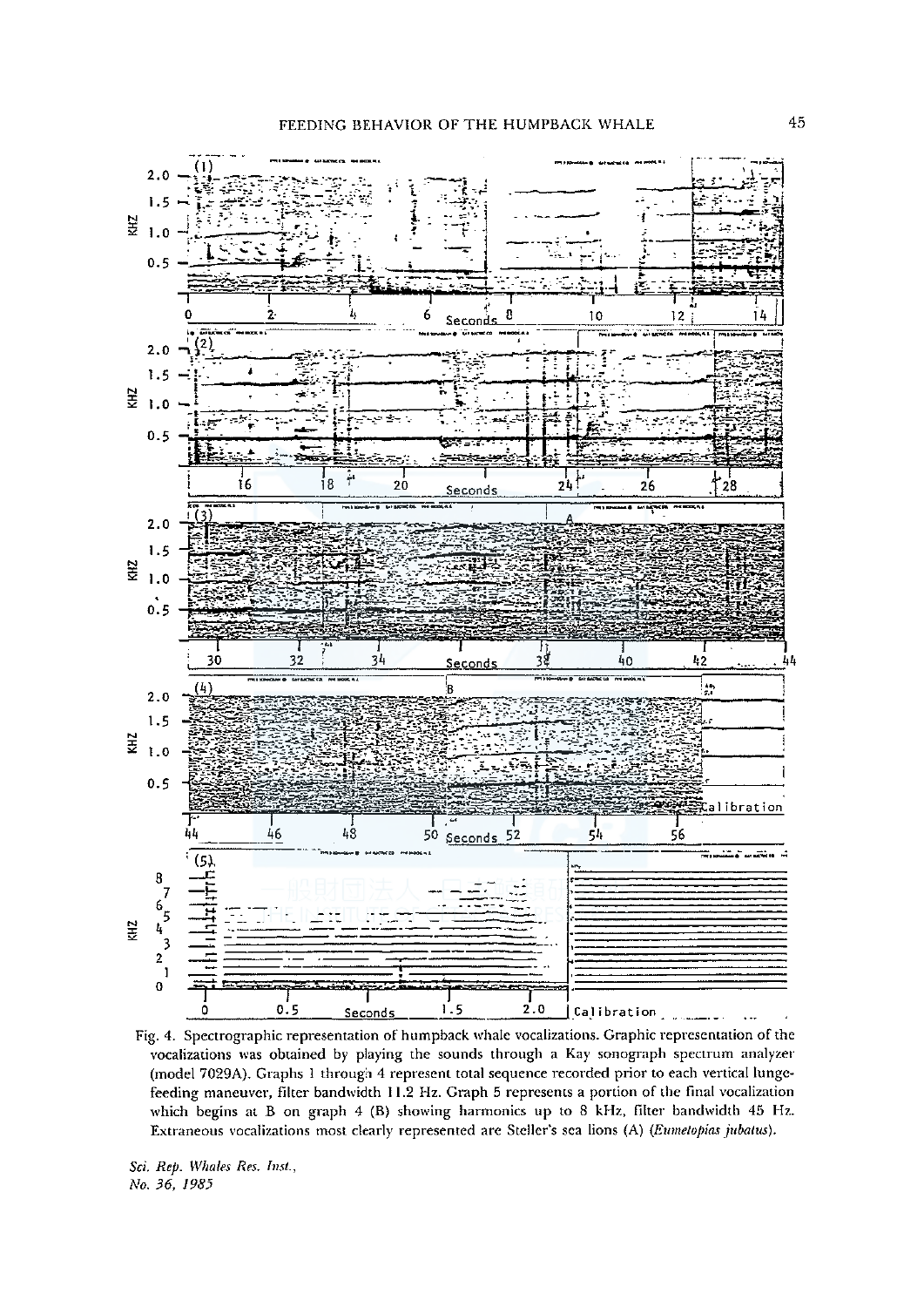Apparent cooperative feeding behaviors associated with vocalizations have been reported for killer whales (Orcinus orca) preying on schooling fish (Steiner et al., 1979). Jurasz and Jurasz (1979) observed apparent cooperative feeding in humpback whales in which breathing and surfacing were coordinated. They also recorded a uniform vocalization during feeding behaviors involving more than one whale, but only when the prey species was herring. This vocalization began with a"buzzing pattern"which was not present in our recordings. Annual changes in humpback whale vocalizations on the breeding grounds have been demonstrated (Winn and Winn, 1978; Winn et al., 1981), and vocalizations on the feeding grounds may also vary from year to year. Our observations of the humpback whale feeding behavior closely corrobo rate those of others Qurasz and Jurasz, 1979; Watkins and Schevill, 1979; Hain et al., 1982), but we document for the first time the spatial orientation of individual whales and demonstrate the cooperative nature of the feeding behavior

### ACKNOWLEDGEMENTS

We gratefully acknowledge Al Giddings of Ocean Images, Inc. for providing <sup>16</sup>mm film footage of this feeding behavior for our review, and for provid ing the time and equipment necessary for its analysis. We kindly thank C. Malme and P. Miles of Bolt Beranek and Newman for the sonograph analysis of the acoustic recordings. For the review of this manuscript and their useful criticism we thank D. Rice, A. Wolman, A. Baldridge and D. Withrow.

#### REFERENCES

- BATES, D.W. and J.G. VANDERWALDER, 1964. Exploratory experiments on the deflection of juvenile salmon by means of water and air jets. Fish-Passage Research Program, Review of Progress, U.S. Bureau of Commercial Fisheries, Seattle 3: 1-14.
- HAIN, J.H.W., G.R. CARTER, S.D. KRAUS, C.A. MAYO and H.E. WINN, 1982. Feeding behavior of the humpback whale, Megaptera novaeangliae, in the western North Atlantic. Fishery Bulletin, 80: 259-268.
- JURASZ, C.M. and V.P. JURASZ, 1979. Feeding modes of the humpback whales, Megaptera novaeangliae, in southeast Alaska. Sci. Rep. Whales Res. Inst., 31: 69-83.
- KATONA, S., B. BAXTER, O. BRAZIER, S. KRAUS, J. PERKINS and H. WHITEHEAD, 1979. Identification of humpback whales by fluke photographs. In: H.E. WINN and B.L. OLLA (ed.) Behavior of marine animals, 3: 33-44, Plenum, New York.
- PERKINS, J. and H. WHITEHEAD, 1977. Observations on three species of baleen whales off northern Newfoundland and adjacent waters. J. Fish. Res. Board Can., 34: 1436-1440.
- STEINER, W.W., J.H. HAIN, H.E. WINN and P.J. PERKINS, 1979. Vocalizations and feeding behavior of the killer whale (Orinus orca). J. Mamm., 60: 823-827.
- THOMPSON, P.O., W.C. CUMMINGS and S.J. KENNISON. 1977. Sound production of humpback whales, Megaptera novaeangliae, in Alaskan waters. Journal of the Acoustical Society of America, 62: S89 (Supplement<br>No. 1).